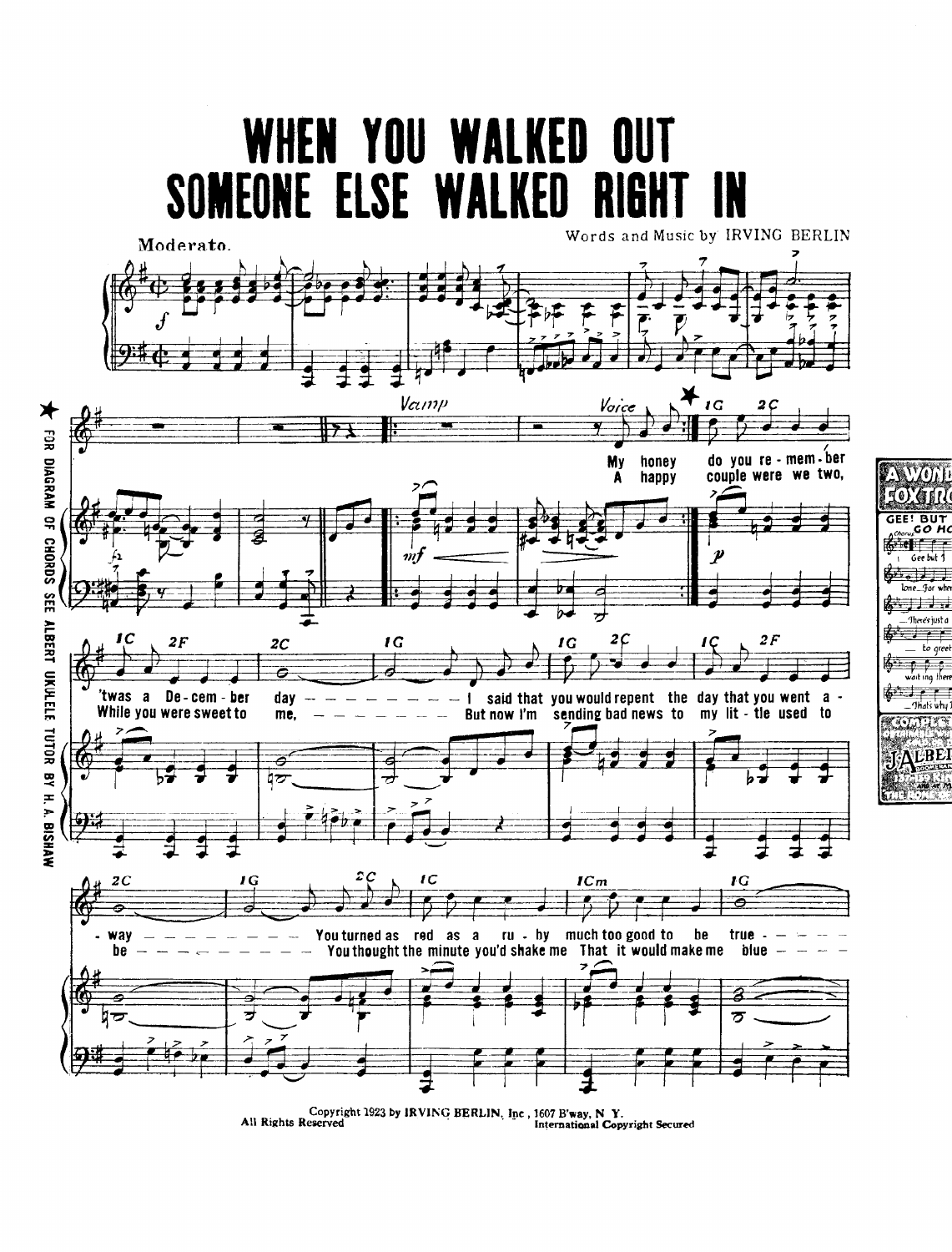

 $\mathcal{L}$  $\ddot{\phantom{a}}$ 

**ATE TO<br>ALONE** 

 $\frac{1}{40}$  home a المراث فروا climb up the stair الح (ر (مو nd a chair.  $No - bo - d\mu$ ∃. ո

smile

some Oh's

iFh a

Someone else walked in 2(3)